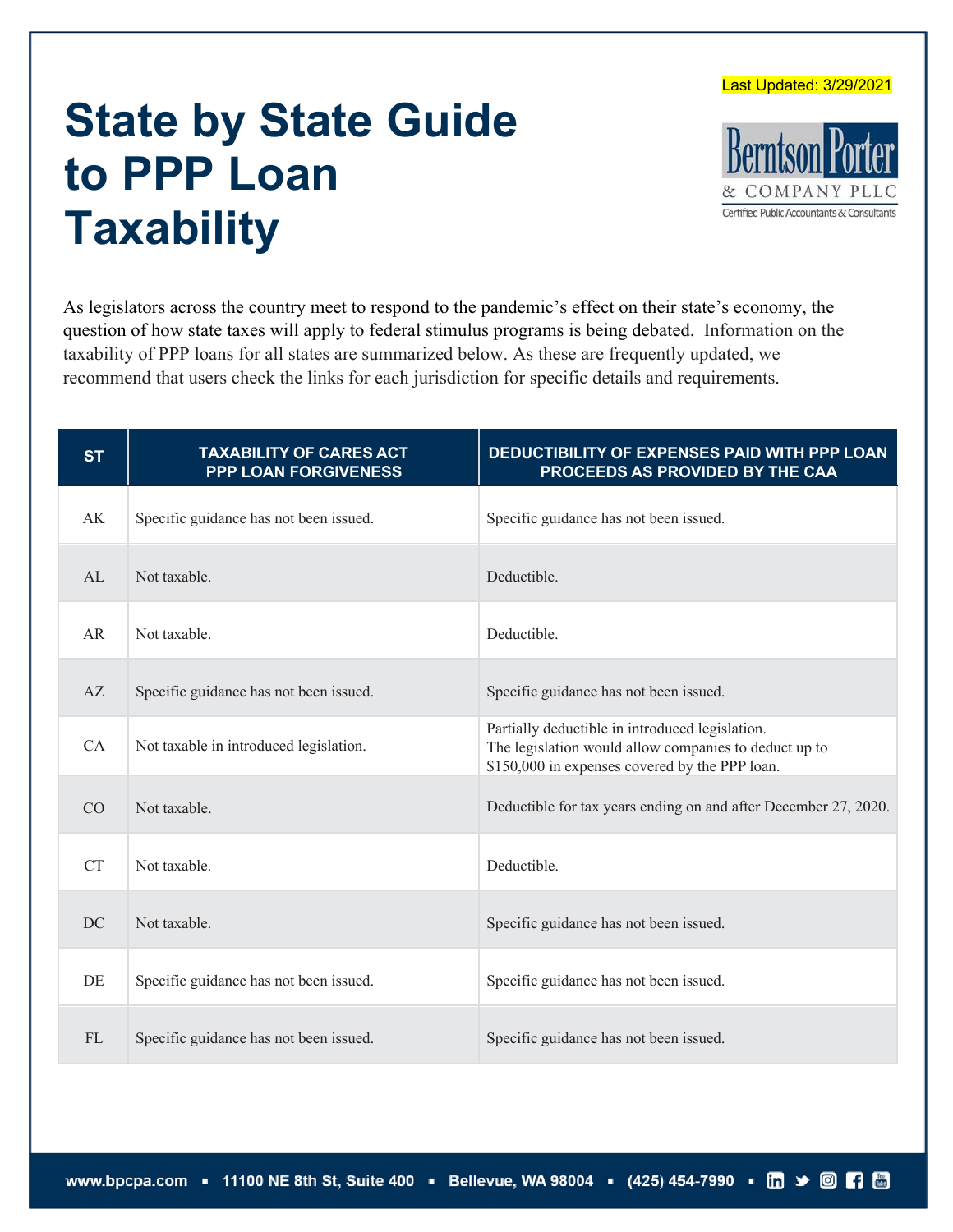| <b>ST</b>           | <b>TAXABILITY OF CARES ACT</b><br><b>PPP LOAN FORGIVENESS</b>                                                                                     | DEDUCTIBILITY OF EXPENSES PAID WITH PPP LOAN<br>PROCEEDS AS PROVIDED BY THE CAA                                                                                                                                                                                                                                          |
|---------------------|---------------------------------------------------------------------------------------------------------------------------------------------------|--------------------------------------------------------------------------------------------------------------------------------------------------------------------------------------------------------------------------------------------------------------------------------------------------------------------------|
| GA                  | Not taxable.                                                                                                                                      | Deductible.                                                                                                                                                                                                                                                                                                              |
| H <sub>I</sub>      | Not taxable.                                                                                                                                      | Not deductible.                                                                                                                                                                                                                                                                                                          |
| IA                  | Not taxable.                                                                                                                                      | Deductible (tax years beginning Jan. 1, 2020 and beyond).<br>Note that for tax year 2019 (fiscal-year filers), PPP loan related<br>qualifying expenses are not deductible. Iowa is conformed<br>with the income exclusion for forgiven PPP loans, but is not<br>conformed with the deductibility of qualifying expenses. |
| ID                  | Not taxable.                                                                                                                                      | Deductible.                                                                                                                                                                                                                                                                                                              |
| IL                  | Not taxable.                                                                                                                                      | Deductible.                                                                                                                                                                                                                                                                                                              |
| IN                  | Not taxable.                                                                                                                                      | Deductible.                                                                                                                                                                                                                                                                                                              |
| <b>KS</b>           | Specific guidance has not been issued.                                                                                                            | Specific guidance has not been issued.                                                                                                                                                                                                                                                                                   |
| <b>KY</b>           | Not taxable.                                                                                                                                      | Deductible.                                                                                                                                                                                                                                                                                                              |
| LA                  | Not taxable.                                                                                                                                      | Specific guidance has not been issued.                                                                                                                                                                                                                                                                                   |
| <b>MA</b>           | Not taxable for corporate. Taxable for individuals.<br>Legislation has been introduced to make PPP forgiven<br>loans not taxable for individuals. | Deductible for corporations and individuals.                                                                                                                                                                                                                                                                             |
| MD                  | Not taxable.                                                                                                                                      | Specific guidance has not been issued.                                                                                                                                                                                                                                                                                   |
| $\operatorname{ME}$ | Not taxable.                                                                                                                                      | Deductible.                                                                                                                                                                                                                                                                                                              |
| $\rm MI$            | Specific guidance has not been issued.                                                                                                            | Specific guidance has not been issued.                                                                                                                                                                                                                                                                                   |
| $\mbox{MN}$         | Not taxable in introduced legislation.                                                                                                            | Deductible in introduced legislation.                                                                                                                                                                                                                                                                                    |
| <b>MO</b>           | Specific guidance has not been issued.                                                                                                            | Specific guidance has not been issued.                                                                                                                                                                                                                                                                                   |
| <b>MS</b>           | Not taxable.                                                                                                                                      | Deductible to the extent allowed for federal.                                                                                                                                                                                                                                                                            |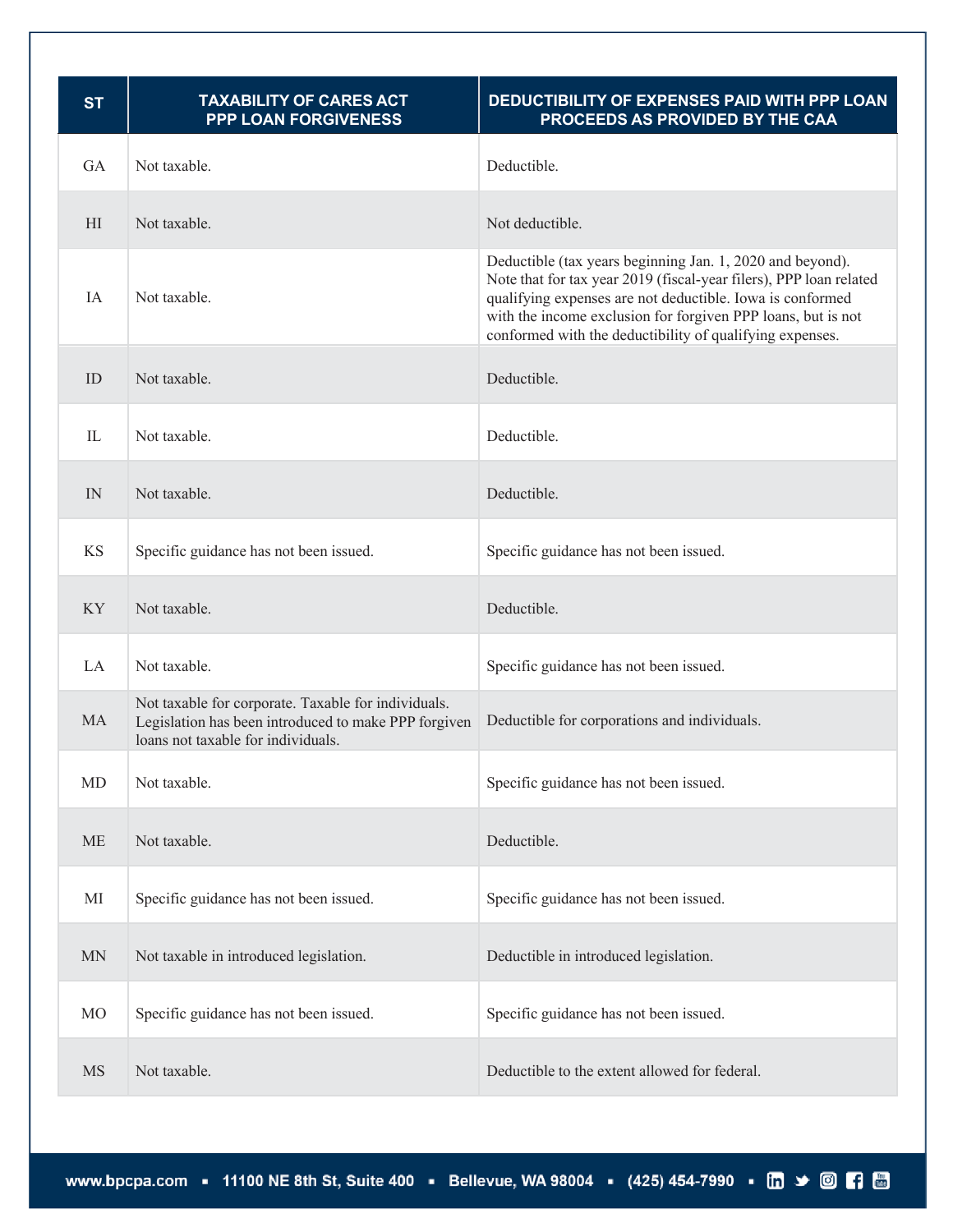| <b>ST</b>   | <b>TAXABILITY OF CARES ACT</b><br><b>PPP LOAN FORGIVENESS</b>                    | DEDUCTIBILITY OF EXPENSES PAID WITH PPP LOAN<br>PROCEEDS AS PROVIDED BY THE CAA |
|-------------|----------------------------------------------------------------------------------|---------------------------------------------------------------------------------|
| MT          | Not taxable.                                                                     | Deductible.                                                                     |
| NC          | Not taxable.                                                                     | Deductible in introduced legislation.                                           |
| ${\rm ND}$  | Specific guidance has not been issued.                                           | Specific guidance has not been issued.                                          |
| NE          | Not taxable.                                                                     | Deductible.                                                                     |
| $\rm NH$    | Taxable.                                                                         | Deductible.                                                                     |
| $\rm{NJ}$   | Not taxable in introduced legislation.                                           | Deductible in introduced legislation.                                           |
| $\rm{NM}$   | Not taxable.                                                                     | Deductible.                                                                     |
| NV          | N/A                                                                              | N/A                                                                             |
| <b>NY</b>   | Not taxable.                                                                     | Deductible.                                                                     |
| OH          | Not taxable and excluded from gross receipts for the<br>commercial activity tax. | Specific guidance has not been issued.                                          |
| OK          | Not taxable.                                                                     | Deductible.                                                                     |
| <b>OR</b>   | Not taxable and not considered commercial activity<br>for CAT.                   | Deductible.                                                                     |
| PA          | Not taxable.                                                                     | Deductible.                                                                     |
| RI          | Specific guidance has not been issued.                                           | Specific guidance has not been issued.                                          |
| ${\rm SC}$  | Not taxable.                                                                     | Deductible.                                                                     |
| ${\rm SD}$  | $\rm N/A$                                                                        | $\rm N/A$                                                                       |
| $\mbox{TN}$ | Not taxable.                                                                     | Deductible.                                                                     |